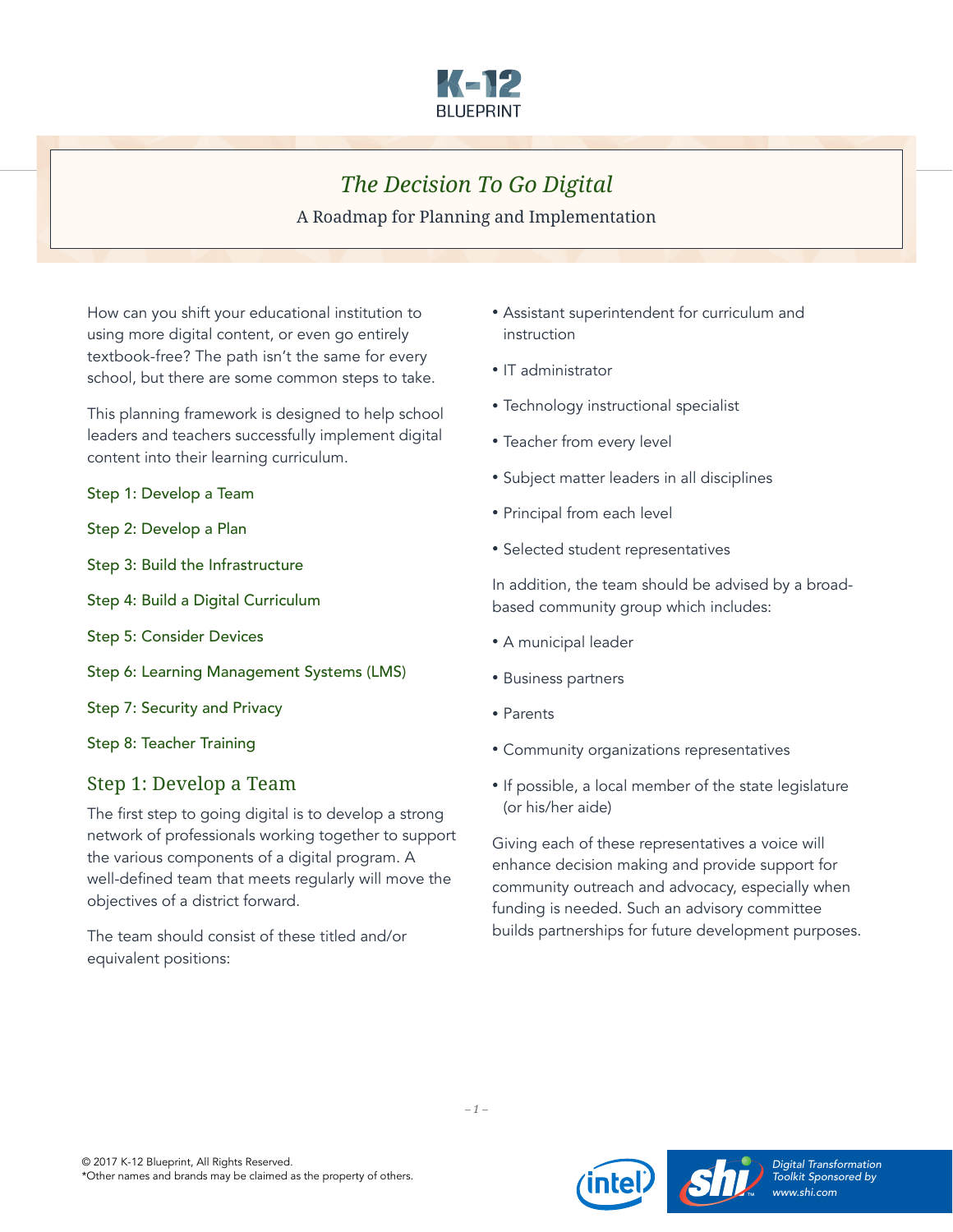## <span id="page-1-0"></span>Step 2: Develop a Plan

The next step is to establish goals, objectives, strategies, and measurable outcomes for the use of digital content.

First, begin by analyzing your current digital content program. Consider asking yourself:

- How are we using digital content right now?
- What are the strengths and weaknesses of our system?
- What are other districts doing? Is it successful?
- What will developing a digital content plan mean for us?
- What potential political and financial challenges might we encounter?
- What resources will we need to begin implementing digital content?

Next, identify your instructional objectives:

- What should students know and be able to do?
- What do state and national standards say they need to know and do?

Then, move to content and instructional decisions:

- What content and skills must we teach for students to meet standards?
- How can digital content help students reach these standards?
- What learning experiences must students have?
- What learning environments are best for success?
- How can we capitalize on student interests? How can we incorporate technology from their daily lives?
- How can we educate the whole child?

Finally, create a digital migration strategy:

- What is our plan for acquiring the necessary digital resources?
- How can we ensure both equity and access for all students and teachers?
- What steps need to be taken to enable students to achieve our objectives?

## Step 3: Build the Infrastructure

To take full advantage of today's technological devices, you need to build a strong infrastructure and provide reliable, fast WiFi. Making the shift to digital content will inevitably increase the number of networked devices in your school, creating heavy demands on your network infrastructure.

- Will the network be able to handle large a number of devices simultaneously, for example, at the beginning of class periods when students log on to the network at the same time?
- Will students be able to rely on network access 24/7?
- How will you ensure enough bandwidth to handle multimedia applications?

Contact local vendors and network specialists to determine the best set-up for your district goals, existing infrastructure, and budget. If you open your doors to student-owned devices, keep in mind that many students will likely carry more than one device (a smartphone and a tablet, for example). Also account for networked printers, interactive whiteboards, and videoconferencing equipment when calculating your network needs.

Wireless infrastructure must also have the capacity for growth. Developing technologies demand an increasing amount of bandwidth, requiring schools to devote a large amount of their technology





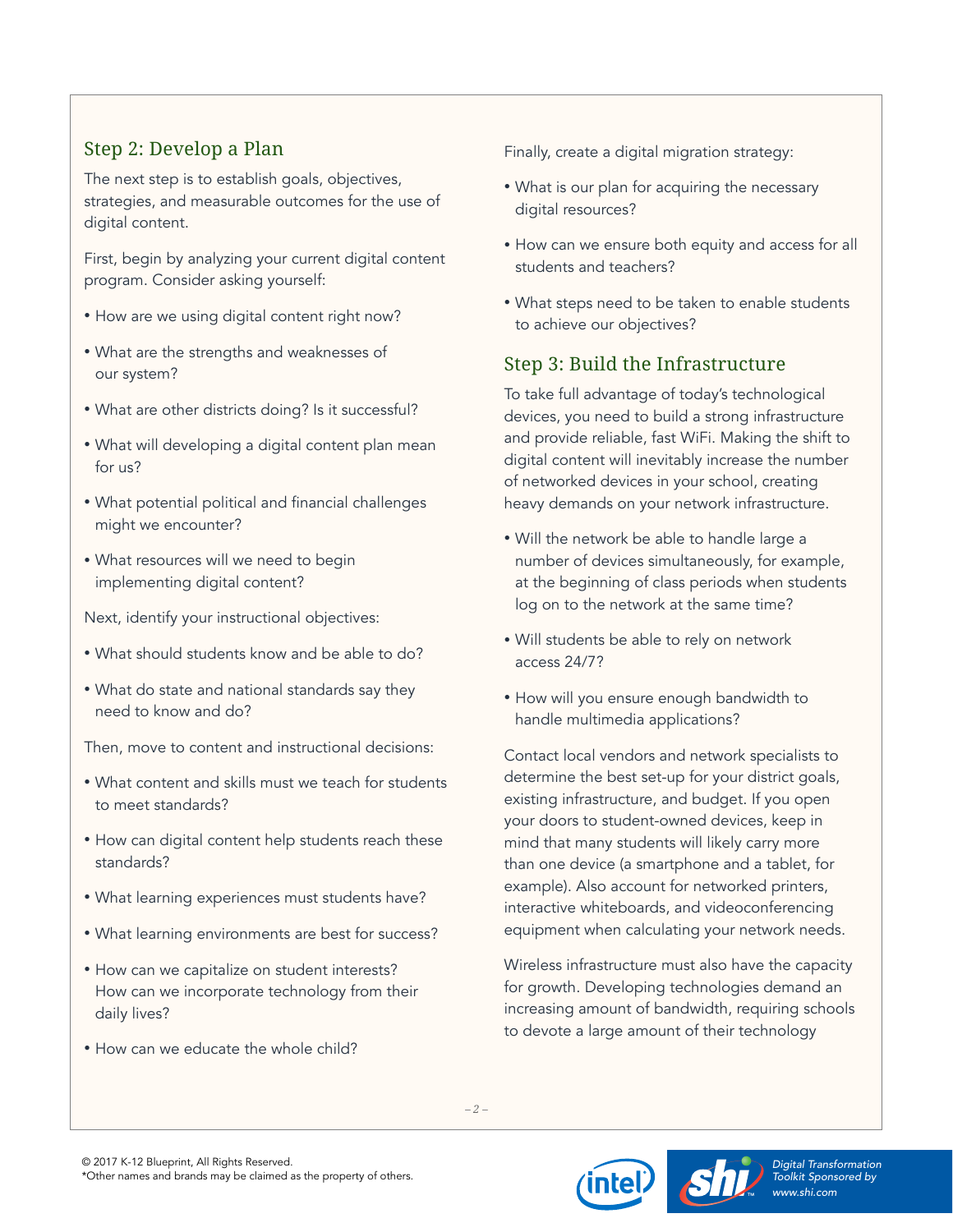<span id="page-2-0"></span>budget to infrastructure investment. Within 5 years, you can expect to see a 4- to 10-fold increase in demand, so prepare for growth.

#### **Virtualized Desktops**

Virtualized desktops are another infrastructure option to consider. Through a central server, students and teachers can log in and access apps from any campus location with Internet access. One advantage of virtualized desktops is that the infrastructure can be securely outsourced. In addition, districts can save money on software licenses and streamline the path toward digitized content.

#### **Infrastructure Considerations**

(Source: CDE Converge Special Report: Vol. 3, Issue 2)

- Do you have enough access points, either physical or virtual?
- How many devices per student or per classroom can your network accommodate while still maintaining fast connectivity?
- Will you use cloud services, if so, what types of security issues will need to be addressed? What type of management software will you need to install?
- Is your infrastructure solution scalable?
- Does your configuration avoid bottlenecks and single points of failure?
- Are consumer cloud services and Web applications being used without IT oversight?
- Do you have network analytic tools and academic analytics in place?
- To what extent have you adopted virtualization? Is your data center virtualized?
- Have you considered whether a virtualized desktop infrastructure would work for you?

## Step 4: Build a Digital Curriculum

Once your infrastructure is in place, you'll need to look at the material you wish to provide to students. Rich digital content can take many forms. It can be provided in standards-based packages that build upon textbooks, with teacher's guides, assessments and multimedia content all included and aligned to standards. It can be created collaboratively, in open source format, by a variety of experts. Or it can be drawn from multiple sources- subscriptions, free online resources and other digitized material- customized locally to meet the needs of a particular classroom, grade or district.

Digital curriculum may come from several different sources, including:

- Commercial publishers
- Software publishers
- Open educational resources
- Libraries
- Teacher-created curriculum

| <b>Category</b>                             | <b>Examples</b>                                                                                                           |                                             |
|---------------------------------------------|---------------------------------------------------------------------------------------------------------------------------|---------------------------------------------|
| <b>Comprehensive Instructional Software</b> | • Destination Success (Houghton Mifflin Harcourt)<br>· SuccessMaker (Pearson)<br>• Breakthrough to Literacy (McGraw Hill) |                                             |
| Sheltered Search and Content Libraries      | · Questia<br>• NetTrekker<br>· ABC-CLIO<br>• ProQuest K-12                                                                |                                             |
| Video and Multimedia Collections            | · Safari Montage<br>• Discovery Streaming<br>• BrainPOP                                                                   |                                             |
| <b>Games, Experiments and Simulations</b>   | · Muzzy Lane<br>· ExploreLearning<br>· PASCO Scientific                                                                   |                                             |
| <b>Online Classes</b>                       | • Apex<br>• OdysseyWare Online<br>· Elorida Virtual School<br>· Education 2020                                            |                                             |
| Tools for Publishing, Analyzing,            | · Google Apps                                                                                                             | · Inspiration                               |
| <b>Collaborating and</b>                    | · Microsoft Office                                                                                                        | • GIS for Education (ESRI)                  |
| <b>Visualizing/Modeling</b>                 | • Open Office<br>· Adobe Creative Suite                                                                                   | . Various wikis and social networking tools |
| <b>Curriculum Management and</b>            | • DyKnow                                                                                                                  | • Project Tapestry (Pearson)                |
| <b>Assessment Tools</b>                     | • EDMin                                                                                                                   | • Qwizdom                                   |
|                                             | · Blackboard                                                                                                              | • einstruction                              |
|                                             | • Moodle                                                                                                                  | • EduWare                                   |

*– 3 –*



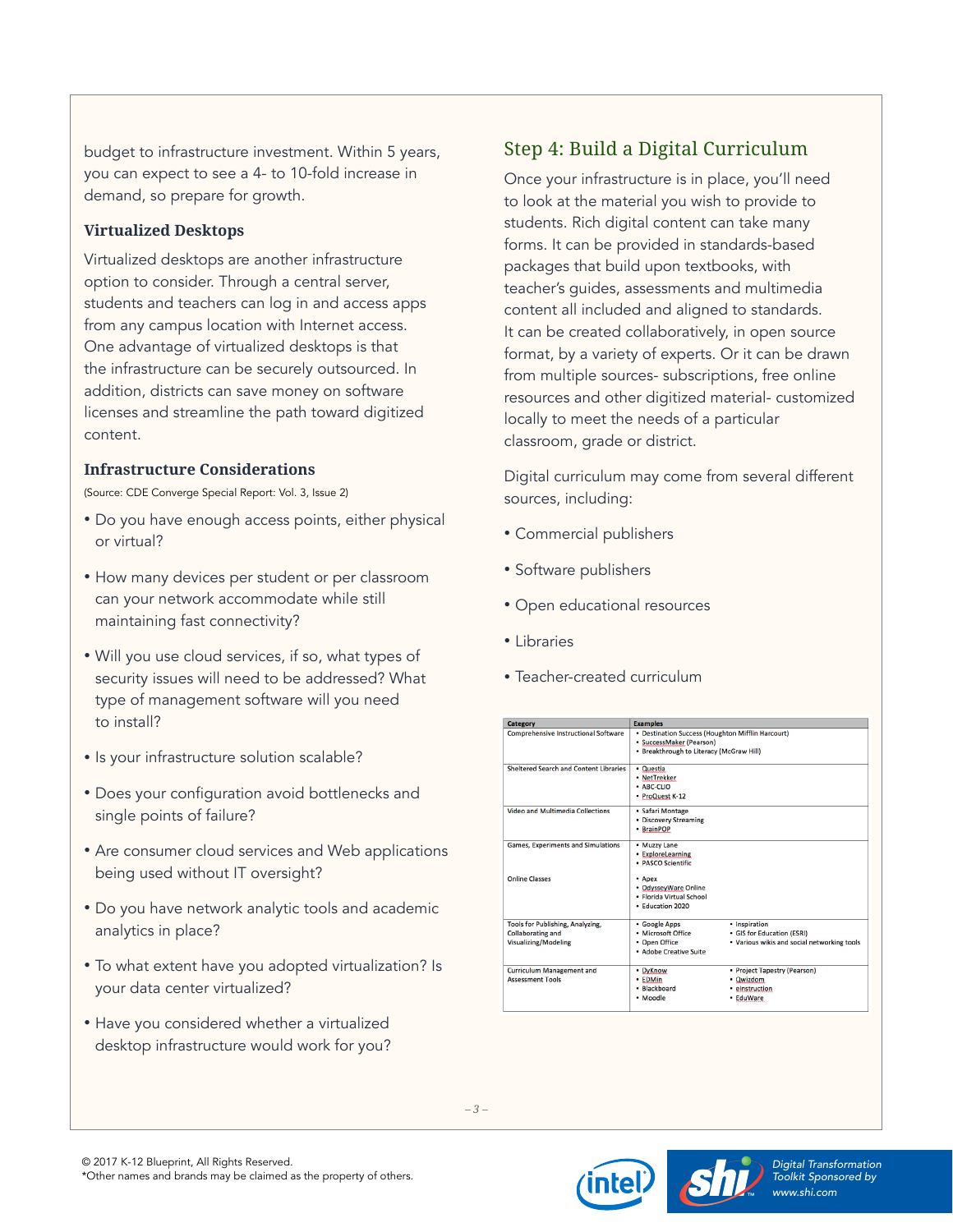### <span id="page-3-0"></span>**Types of Digital Content**

This table presents some examples of digital tools that allow for adaptive, personalized, and engaging learning experiences for K-12 students.

#### **Digital Classroom Models**

Having a digital curriculum allows districts more flexibility in how they offer courses and classes. Some options include:

#### • Online Learning

Instruction by a web-based educational delivery system provides a structured learning environment. It may be accessed from multiple settings in or out of a school setting. It expands educational options for students with wider course offerings, new formats, and an extended learning community.

#### • Blended Learning

Blended learning combines online learning with other modes of instructional delivery. Rather than learning online at a distance, students learn in an adult-supervised school environment for at least part of the time. A blended learning model places value on the teacher's face-to-face interactions with students.

### • Face-to-Face

Even though students come in to a physical classroom, they can still participate fully in a digital curriculum with self-paced learning if needed. Teachers may choose to place students in small groups where they use technology tools to direct their own learning.

### **Digital Citizenship**

Direct instruction on Internet safety, search strategies, copyright, and netiquette can also be incorporated into a digital curriculum. Proper training will help ensure that all students are wellprepared to begin using technology every day in a safe, respectful, and responsible way. When combined with a well-defined AUP, a unit that specifically teaches digital citizenship may lead to fewer issues within the program.

## Step 5: Consider Devices

Once a digital curriculum is established, districts must decide on which devices best fit their educational goals and digital requirements. Budgetconscious schools might be tempted to purchase

| <b>Device</b>                                                | <b>Benefits</b>                                                                                 | <b>Limitations</b>                          |
|--------------------------------------------------------------|-------------------------------------------------------------------------------------------------|---------------------------------------------|
| <b>E-readers</b>                                             | Inexpensive                                                                                     | May not have full interactivity             |
|                                                              | <b>Support digital textbooks</b>                                                                | May not have full network connectivity      |
|                                                              | Mobile                                                                                          | May not run educational apps                |
|                                                              | Lightweight                                                                                     |                                             |
| Netbooks/notebooks                                           | Inexpensive                                                                                     | Lack a touchscreen                          |
|                                                              | Contain a keyboard for easier content creation                                                  | No mobile operating system                  |
|                                                              | Mobile                                                                                          | May not support educational apps            |
| <b>Tablets</b>                                               | Wide variety of sizes                                                                           | More expensive                              |
|                                                              | Support educational apps                                                                        | <b>Relatively fragile</b>                   |
|                                                              | Mobile- very portable                                                                           | No keyboard                                 |
|                                                              | Touch screens highly interactive, tactile experience                                            | May not support Flash files                 |
| <b>Hybrid Devices</b>                                        | Use various combinations of nethook and tablet<br>features, such as touch-screens and keyboards |                                             |
| <b>Full keyboard</b><br>Laptops<br><b>Relatively durable</b> |                                                                                                 | Heavier, less portable than smaller devices |
|                                                              | Large screen with high resolution                                                               | More expensive                              |
|                                                              |                                                                                                 |                                             |
| <b>Desktop Computers</b>                                     | Capable of large hard drive and storage                                                         | Not portable                                |
|                                                              | Large screen                                                                                    | May not support educational apps            |
|                                                              | Full size keyboard                                                                              |                                             |
|                                                              | Supports all file types                                                                         |                                             |

"inexpensive" eBook readers or netbooks with fewer features than full-fledged computers, but such a move can actually cost a district more if the new devices do not meet all the needs of the students or teachers who will be using them. In selecting a mobile device for classroom use, it is important to view it as a total learning platform and look for a device that supports a variety of curriculum uses, not just one of them.





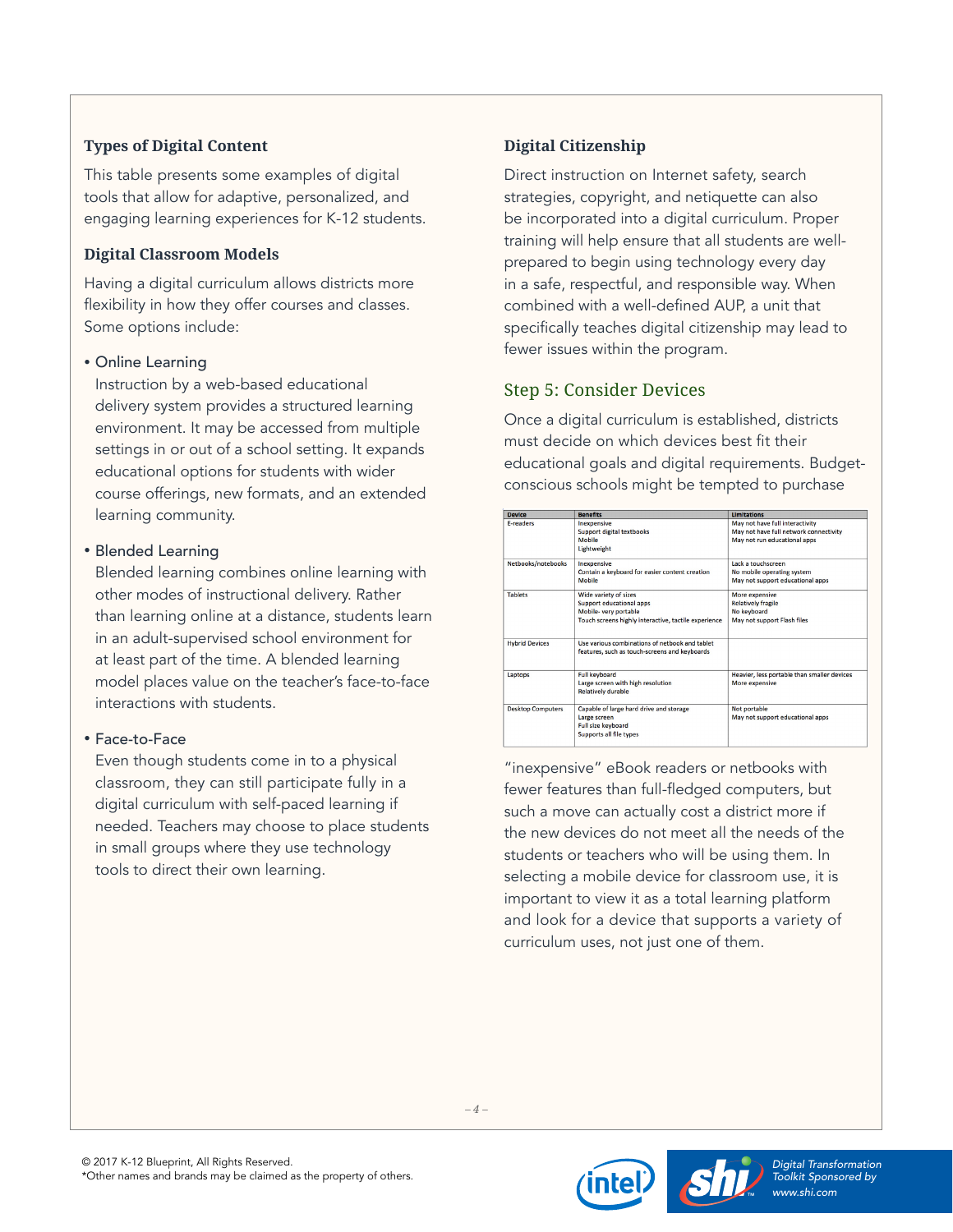<span id="page-4-0"></span>Consider some of the advantages and disadvantages of different devices:

The next decision involves how devices will be allocated, managed, and used on a daily basis. Consider different technology integration models, each with its own advantages and limitations:

#### **1:1 Technology Initiatives**

- Device for every student, anytime access
- Uniformity of devices and platforms
- Controlled access to the school network
- School-purchased, sometimes parent-financed
- Costly upgrades and maintenance repairs
- Devices may not be as up-to-date or have the same features as devices that students use ouside of school
- Large demands on the technology budget

#### **Computer Labs and Mobile Carts**

- School-financed devices
- Controlled network access and security
- Uniformity of device type, platform
- Limited access
- Requires scheduling and pre-planned learning activities
- Students share devices
- Costly upgrades and repairs

#### **Bring Your Own Device (BYOD)**

- Device for every student, anytime access
- Parent-financed
- Devices typically up-to-date
- No cost for upgrades or repairs
- Lack of uniformity of devices and platforms
- Uncontrolled network access
- Requires a robust network infrastructure with large bandwidth
- Limitations of mobile devices

#### **Mobile Devices vs. Traditional Computing Devices**

Although mobile devices offer many advantages, such as anytime—anywhere learning, there are times when students will require a desktop computer. Many software programs require a computer with a file structure and mouse input, even if they offer a companion mobile app to supplement the software program. Not all software features and file types are supported on mobile devices.

- What will students use when they require a keyboard?
- How will students use software programs that require a "real" computer?
- What will students use when they need a larger screen?
- How will students access files that are not supported on their mobile device?

### Step 6: Learning Management Systems (LMS)

Digital content is increasingly being organized through an LMS, or learning management system. A learning management system is an online platform that enables the delivery of materials, resources, tools, and activities to students both in and out of the classroom environment. It allows teachers to offer tailored instruction that can be accessed by students anytime, anywhere without geographic constraints.





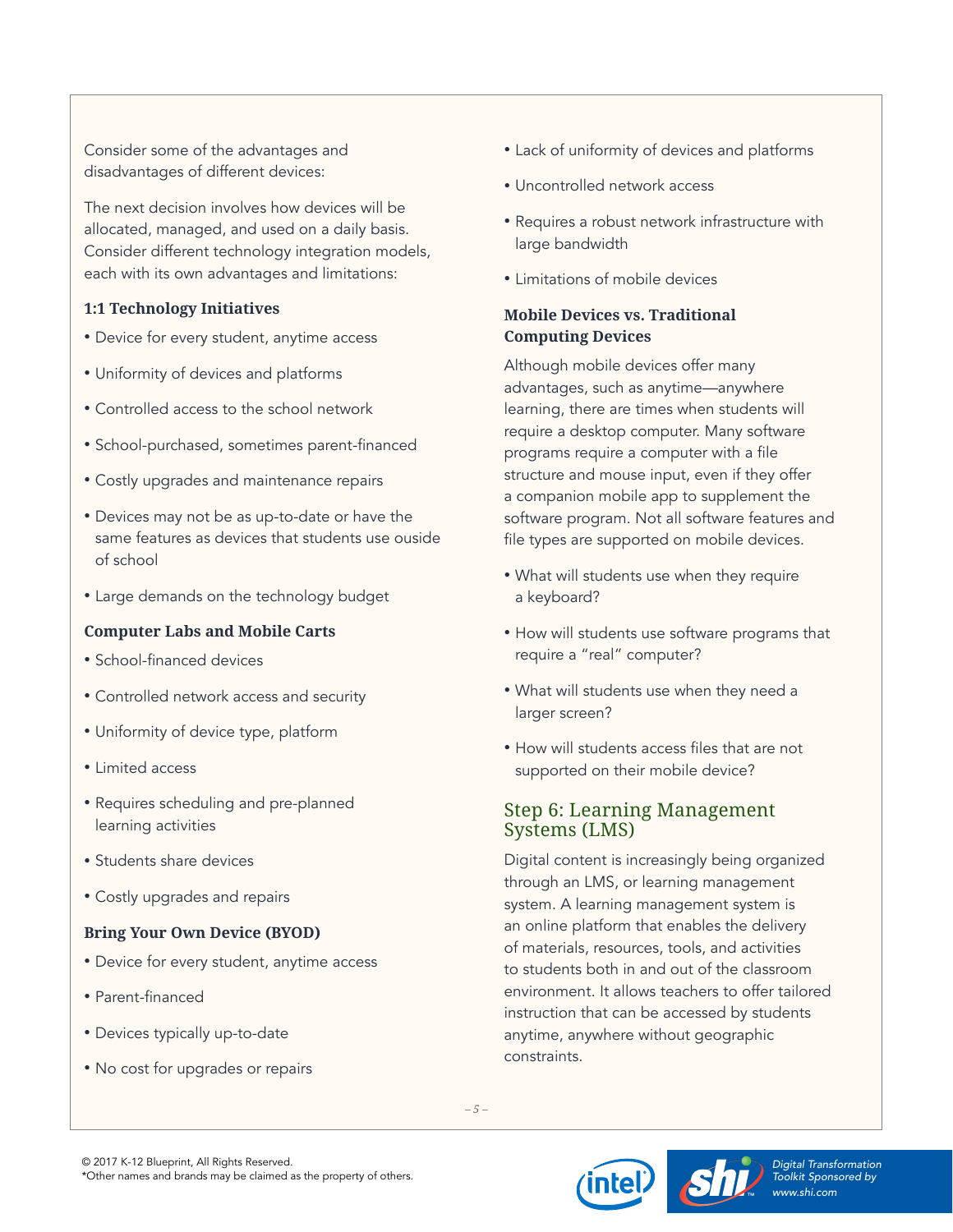While the online environment of an LMS shares many features with traditional teaching and learning, it also has some unique attributes, such as flexibility (anytime, anywhere) along with time for reflection and learners' anonymity. Additionally, learning management systems offer the convenience and support of a common system used by teachers, support staff, students, and parents.

Many K-12 districts say they are starting to use a LMS due to the Common Core State Standards, which emphasize digital assessment and personalized instruction. An LMS allows districts to easily track, modify, and share student information. It can also be used as an organizational tool for all of a district's digital content, resources, and professional learning communities.

Use the questions below as a starting point for evaluating and choosing an LMS.

#### **Purpose**

- What primary purpose will my online platform serve?
- Will it be used primarily to support discussions? Post assignments? Foster group work outside of class?
- What types of LMS tools will support my planned purpose and objectives?

#### **Existing Resources**

- Does my district already have a license with a particular LMS?
- Does my district already provide Web space on the school site to post homework and announcements?
- What existing resources are already provided by my district? Am I required to use these resources?
- Are any other teachers familiar with using an online platform?

#### **Technology Infrastructure**

- What are the biggest hurdles for student access to technology at my school?
- Will my students be able to access the required technology?
- Does my district have an Internet filter? Will this limit my ability to use a particular LMS?

#### **Budget**

- What is my budget?
- Can I accomplish my goals with an open source, free learning management system?
- Does the LMS charge fees per user? What about use fees?
- Will the LMS charge extra for additional items, such as data, file storage, or video streaming?

#### **Multimedia Tools**

- Do I plan to incorporate multimedia on my site?
- What kinds of media need to be supported?
- Do I need synchronous communication tools?
- If I plan on presenting synchronous lesson content, does the platform support the capability to archive and post my lesson for students to review?

#### **Assessment**

- Do I want to be able to post online quizzes and exams?
- Does my school require an online grade book? If so, am I required to use the one provided or can I choose my own?
- How much data do I expect to receive on student performance and usage?





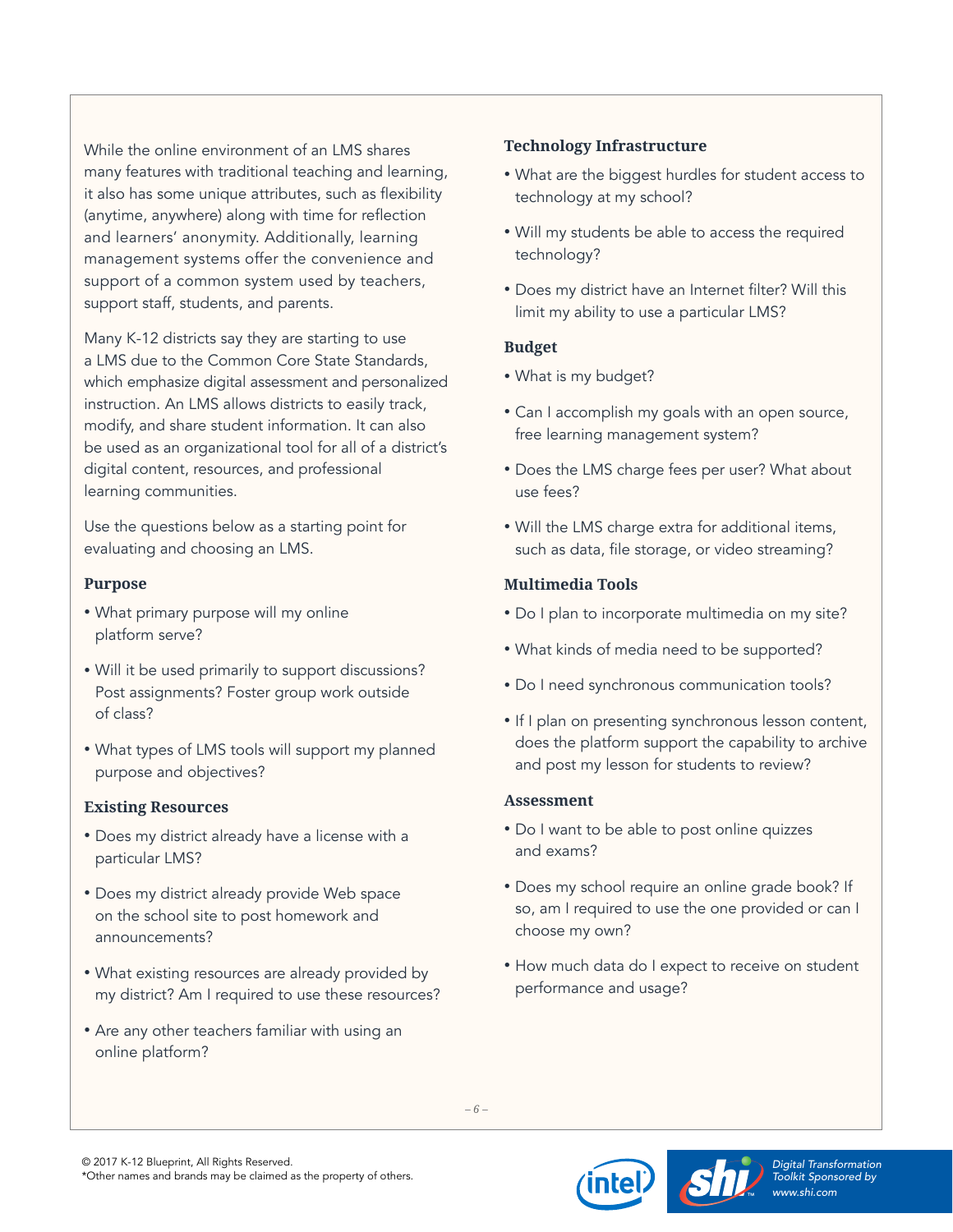- <span id="page-6-0"></span>• What assessment features am I looking for? Do I want self-scoring assessments that pull questions from a question bank? Do I want automated feedback for each question?
- Do I want a learning management system that supports the creation of rubrics?
- Do I need anti-plagiarism tools?

#### **Communication**

- Do I want to simply transmit information to students, or do I want to create an online community?
- Do I want videoconferencing capabilities?
- Do I need file sharing?
- Do I need community discussion forums?
- How much use of asynchronous communication tools do I expect?
- Does the LMS support internal messaging services, or will I need to provide e-mail accounts?
- Do I want an RSS feed feature to ensure that new messages and announcements are sent directly to student and teacher e-mail boxes?

#### **Design**

- Do I need the ability to customize the color, language, layout, and design?
- Is the user interface intuitive, or is it difficult to find my way through the maze of features?

### **Accessibility**

- Do my students need mobile access to the site?
- Is the online platform compatible with smartphones?

### **Technical Support**

- What support resources are available if I have questions about the learning management system?
- Who can I contact for technical help? What is their availability?

## Step 7: Security and Privacy

Making the move to digital content brings with it a host of security concerns, including data protection and compliance with the Children's Internet Protection Act (CIPA).

- How will you protect student information and avoid data security conflicts?
- How will you protect your network from viruses and malware?
- Will students be protected from unsolicited email and inappropriate sites?
- How will you monitor Internet usage?

Protective wireless infrastructure for a digital program provides a segmented student network that is separate from the one used by teachers and administrators, thereby avoiding data security conflicts and protecting student information. Builtin authentication procedures enable monitoring of Internet usage while ensuring that only legitimate users are allowed to access the network.

Another protective measure involves the use of a virtual private network client that runs in the background and is able to tunnel 3G and 4G network traffic through the school network. When this happens, the school content filtering rules are applied, even when students take mobile devices home.